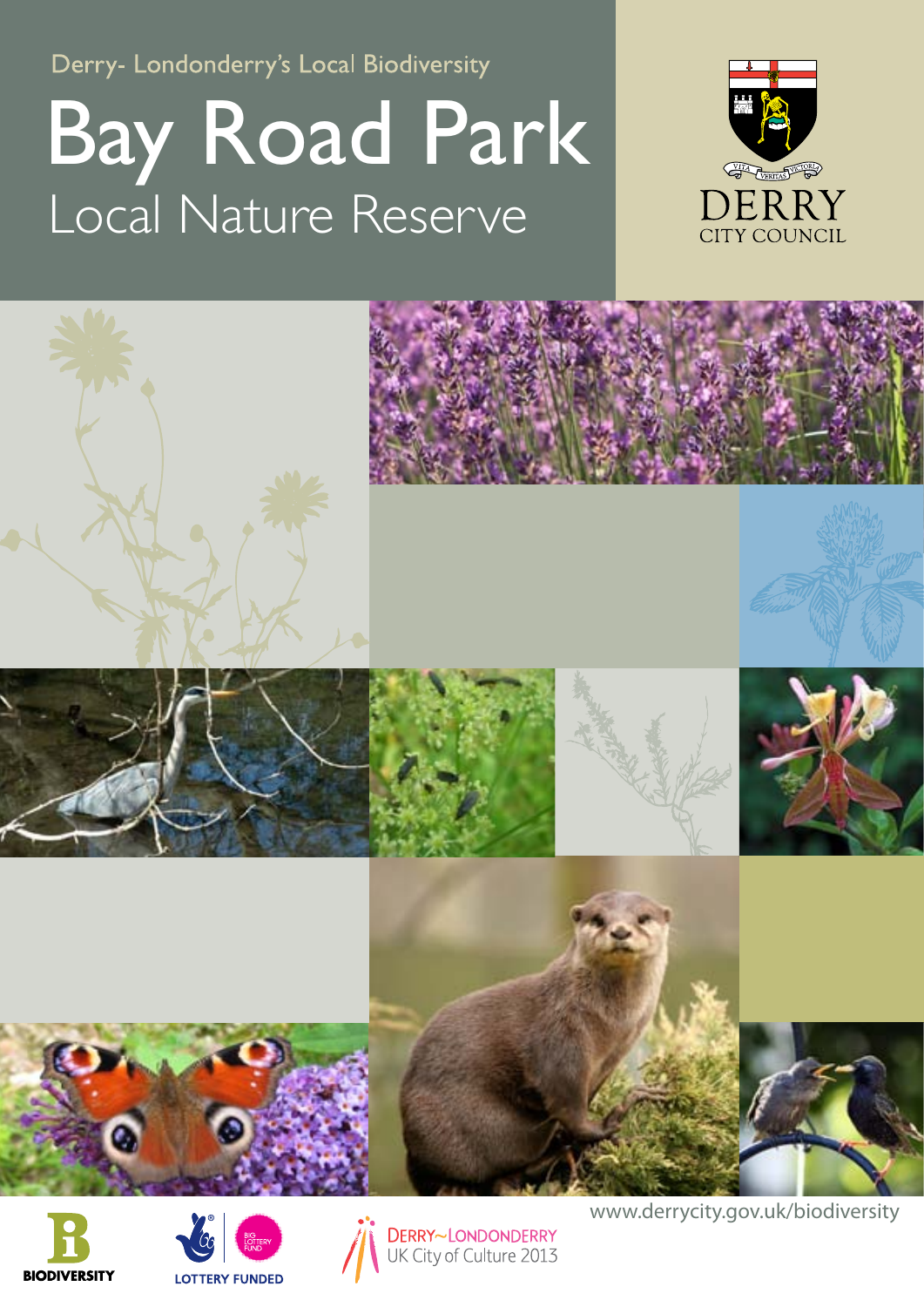During your visit you may catch sight of a variety of wildlife in their natural habitats. Look out for:

- Otters:
- Bats;
- Birds (use the interpretation to help with identification);
- Butterflies; and
- Orchids

Bay Road Park supports a wide range of habitats to include woodland, grassland, salt marsh and mudflats. These habitats support a wide range of species, with significant population of wading and wintering birds, including six of Northern Ireland's priority species: redshank, herring gull, song thrush, mistle thrush, starling and bullfinch. Also, international over-wintering birds feast on the eel grass and insects on the mudflats.

Bay Road Park Local Nature Reserve is a 20 ha former landfill site, located on the banks of the River Foyle, which provides impressive scenery of the Foyle Bridge, Foyle catchment and the City. It can be accessed from the Foyle Bridge or behind Da Vinci's Hotel, off the Culmore Road.







It was launched as Derry City Council's first Local Nature Reserve in June 2009, for its biodiversity, access, community involvement and educational value.

The woodlands and wildflower meadows provide a habitat for a range of priority species, including eight species of butterflies, for example, orange tip, tortoiseshell, peacock and painted ladies. Also, the willow trees provide a habitat for the lunar hornet moth, which mimics the behaviour of a wasp. The range of moths provide a valuable source of food for the bats that use the site for feeding. Two bat species have been recorded utilizing the site, Pipistrelle and Daubenton bats.



This riverside green space is managed by Derry City Council for biodiversity and recreation, with a pedestrian and cycle network.

Members of the local community have formed The Bay Road Park Steering Group, a constituted group in 2009, to work in partnership with Derry City Council on the management and future of the local nature reserve.



Bay Road Park Local Nature Reserve 03